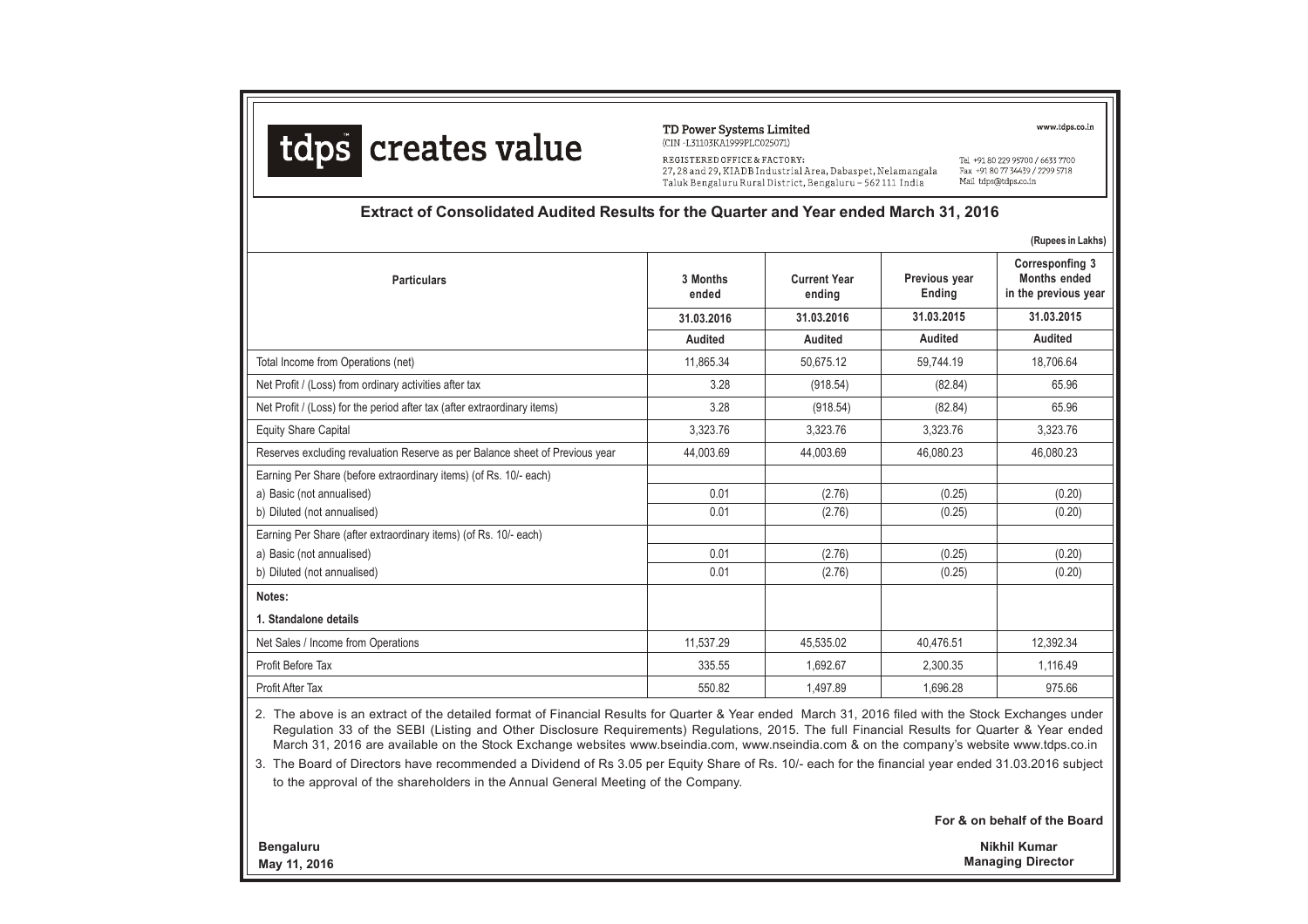tdps is relations

May 13, 2016

The Listing Department National Stock Exchange of India Limited **Exchange Plaza** Bandra - Kurla Complex Bandra (E) Mumbai - 400 051

The Corporate Service Department **BSE Limited** Phiroze Jeejeebhoy Towers **Dalal Street** Mumbai - 400 001

#### TD Power Systems Limited (CIN-L31103KA1999PLC025071)

REGISTERED OFFICE & FACTORY: 27, 28 and 29, KIADB Industrial Area Dabaspet, Nelamangala Taluk Bengaluru Rural District Bengaluru - 562 111 India

+91 80 229 95700 / 6633 7700 Tel Fax +91 80 7734439 / 2299 5718 Mail tdps@tdps.co.in

www.tdps.co.in

Sirs,

Sub.:- Publication of Audited Financial Results for the quarter and year ended March 31, 2016

Further to our letter dated May 11, 2016, please find enclosed photocopies (newspaper cuttings) of the Audited Financial Results for the quarter and year ended March 31, 2016, published in the following newspapers for your reference and record:

1. Business Standard - May 13, 2016 2. Kannada Prabha - May 13, 2016

Thank you,

Yours' Sincerely, For TD POWER SYSTEMS LIMITED

N. Srivatsa

**Company Secretary** 



Encl.: A/a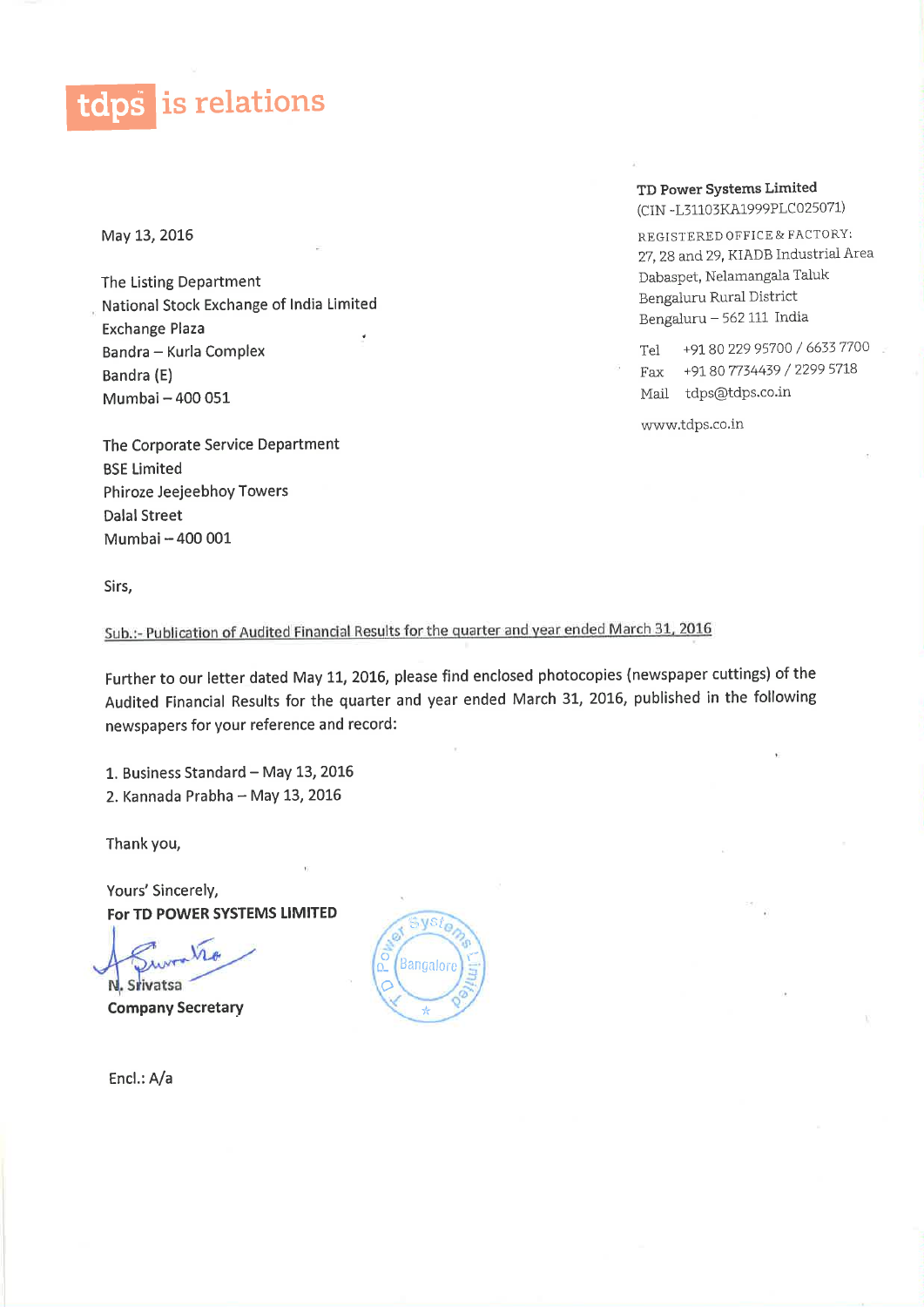### Business Standard - 13.05.2016 (Friday)

|           | Ils Finance Centre, S. B. Marg, Mumbal 400013, Maharashtra<br><b>IAL RESULTS FOR PERIOD</b><br>5 TO 31 MARCH, 2016 |                                           | (₹ in Lecs, except per share date)                                                                                                                |                                                            | Notice is hereby given that the certificate(s) for 1717 equity shares standing in the name(s)<br>of the following shareholder(s) have been Lost and applications have been received by us<br>lor issue of duplicate certificate(s) of Novartis India Ltd.<br>No of<br><b>Distinctive Nos</b><br>Name of Holder<br>Kind of<br>Secu-<br>Securities                                                     | <b>OIDBI</b>                                       |
|-----------|--------------------------------------------------------------------------------------------------------------------|-------------------------------------------|---------------------------------------------------------------------------------------------------------------------------------------------------|------------------------------------------------------------|------------------------------------------------------------------------------------------------------------------------------------------------------------------------------------------------------------------------------------------------------------------------------------------------------------------------------------------------------------------------------------------------------|----------------------------------------------------|
|           | 1 October, 2015<br>to                                                                                              | Corresponding<br>6 months<br>anded in the | Year to Date<br>ures for 27 April<br>2016 (data of<br>scorporation) to                                                                            | Previous<br>accounting<br>year ended<br>31 March,<br>2015* | rities<br>& Face Value<br><b>Rs.5/-EQ</b><br>40<br>15583338-15583377<br>Purushotlam Siwingarpure /<br>Shubhangi Shringarpure                                                                                                                                                                                                                                                                         |                                                    |
|           | 31 March, 2016<br>Unaudited                                                                                        | previous year<br>11 March, 2015*          | 21 March, 2016<br>Unaudited                                                                                                                       |                                                            | Rs.5/-EQ<br>70<br>15856558-15856627<br>Rahamathunnisa                                                                                                                                                                                                                                                                                                                                                | <b>FOR</b><br><b>IDBI Asset Mana</b>               |
|           |                                                                                                                    |                                           |                                                                                                                                                   |                                                            | Navin Shah/Vimati Shah/<br><b>Ps.5/-EQ</b><br>320<br>3166233-3166552<br>Akshay Shah                                                                                                                                                                                                                                                                                                                  | Strategic Humar                                    |
|           |                                                                                                                    |                                           |                                                                                                                                                   |                                                            | Rs.5/EQ<br>15539748-15540497<br>Navinchandra Shah/Virma6 Shah<br>750<br>Virmati / Navinchandra Shah/<br>Rs.5/-EQ<br>537<br>33347B7-3335323                                                                                                                                                                                                                                                           | www.ldbimulual.c<br>4.00 pm of 19 <sup>m</sup> Ma  |
| xogress   |                                                                                                                    |                                           |                                                                                                                                                   |                                                            | Akshay Shah                                                                                                                                                                                                                                                                                                                                                                                          | Place: Mumbai                                      |
|           |                                                                                                                    |                                           | ×                                                                                                                                                 | ÷<br>٠                                                     | Any person(s) who has/have a claim in respect of the said shares should lodge such claim<br>with the Company at its Registered Office: Novartis India Umited, Pharmaceuticals Division,                                                                                                                                                                                                              | Date : 12 <sup>*</sup> May.                        |
|           |                                                                                                                    |                                           |                                                                                                                                                   | ä                                                          | Sandoz house, Shivasagar Estate, DR Annie Besant Road, Worli, Mumbal - 400014 within<br>21 days from the date of publication of this notice alse the Company will proceed to issue                                                                                                                                                                                                                   | <b>Statutory Details</b><br><b>IDBI MF Trustee</b> |
|           | 226.13                                                                                                             |                                           | 262.70                                                                                                                                            | ÷,                                                         | duplicate certificate(s).<br>For SHAREPRO SERVICES (INDIA) PVT LTD                                                                                                                                                                                                                                                                                                                                   | <b>IDBIAsset Manag</b>                             |
|           | 14.06                                                                                                              |                                           | 29.35<br>3.26                                                                                                                                     | ٠                                                          | DT: 06.0572016<br>Placy Mumbel<br>(GRRAO)                                                                                                                                                                                                                                                                                                                                                            | Mutual Fund Inves                                  |
|           | 1.14<br>241.33                                                                                                     |                                           | 295.31                                                                                                                                            | ¥                                                          |                                                                                                                                                                                                                                                                                                                                                                                                      |                                                    |
| be        |                                                                                                                    |                                           |                                                                                                                                                   |                                                            |                                                                                                                                                                                                                                                                                                                                                                                                      |                                                    |
| and       | (241.33)                                                                                                           |                                           | (295.31)                                                                                                                                          |                                                            |                                                                                                                                                                                                                                                                                                                                                                                                      | <b>TD Poy</b><br>$(CDN - L31)$                     |
|           |                                                                                                                    | ٠                                         |                                                                                                                                                   | ٠                                                          | tdps creates value                                                                                                                                                                                                                                                                                                                                                                                   | <b>REGISTE</b>                                     |
|           | (241.33)<br>274.50                                                                                                 | ٠<br>٠                                    | (295.31)<br>402.43                                                                                                                                | ۰<br>٠                                                     |                                                                                                                                                                                                                                                                                                                                                                                                      | $27,28$ an<br><b>Taluk</b> Be                      |
|           | (515.83)                                                                                                           |                                           |                                                                                                                                                   | ٠<br>٠                                                     | <b>Extract of Consolidated Audited Results for the</b>                                                                                                                                                                                                                                                                                                                                               |                                                    |
| $(5-6-7)$ |                                                                                                                    | ۰                                         | (607.74)                                                                                                                                          | ×                                                          |                                                                                                                                                                                                                                                                                                                                                                                                      |                                                    |
| ax (8-9)  | (515.83)                                                                                                           | ٠<br>٠                                    | (697.74)                                                                                                                                          | ٠<br>×                                                     |                                                                                                                                                                                                                                                                                                                                                                                                      |                                                    |
|           | (515.83)                                                                                                           |                                           | (697.74)                                                                                                                                          | ٠                                                          | Particulars                                                                                                                                                                                                                                                                                                                                                                                          | 3 M                                                |
| each)     | 1.00<br>13,500.00                                                                                                  | ٠<br>٠                                    | 1.00<br>13,500.00                                                                                                                                 | ٠<br>ü                                                     |                                                                                                                                                                                                                                                                                                                                                                                                      | er                                                 |
|           |                                                                                                                    |                                           |                                                                                                                                                   |                                                            |                                                                                                                                                                                                                                                                                                                                                                                                      | 31.0                                               |
|           |                                                                                                                    |                                           |                                                                                                                                                   | ٠                                                          |                                                                                                                                                                                                                                                                                                                                                                                                      | Au                                                 |
| tualized  | (5, 158)                                                                                                           |                                           | (6,977)                                                                                                                                           |                                                            | Total Income from Operations (net)                                                                                                                                                                                                                                                                                                                                                                   | 11,                                                |
|           | (26.22)                                                                                                            | ٠                                         | (19.38)                                                                                                                                           | ä                                                          | Net Profit / (Loss) from ordinary activities after tax                                                                                                                                                                                                                                                                                                                                               |                                                    |
|           | (0,88)<br>(0.88)                                                                                                   |                                           | (0.73)<br>(0.73)                                                                                                                                  | ۰                                                          | Nel Profit / (Loss) for the period after tax (after extraordinary items)                                                                                                                                                                                                                                                                                                                             |                                                    |
|           | no previous year/ comparable Equres have been disclosed.                                                           |                                           | t to the equity shareholders / Weighted average number of equity shares                                                                           |                                                            | Equity Share Capital                                                                                                                                                                                                                                                                                                                                                                                 | 3,                                                 |
|           |                                                                                                                    |                                           |                                                                                                                                                   |                                                            | Reserves excluding revaluation Reserve as per Balance sheet of Previous year                                                                                                                                                                                                                                                                                                                         | 44,                                                |
|           |                                                                                                                    |                                           |                                                                                                                                                   |                                                            | Earning Per Share (before extraordinary Items) (of Rs. 10/- each)                                                                                                                                                                                                                                                                                                                                    |                                                    |
|           | <sup>2</sup> rincipal Repayment)                                                                                   |                                           |                                                                                                                                                   |                                                            | a) Basic (not annualised)                                                                                                                                                                                                                                                                                                                                                                            |                                                    |
|           |                                                                                                                    |                                           | I Directors on 12:05:2016, which have been subject to fimiled review by<br>of the Securities and Exchange Board of India (Listing Obligations and |                                                            | b) Diluted (not annualised)                                                                                                                                                                                                                                                                                                                                                                          |                                                    |
|           |                                                                                                                    |                                           | ation and there is no reverue earned during this period. Accordingly, ratios                                                                      |                                                            | Earning Per Share (after extraordinary Items) (of Rs. 10/-each)                                                                                                                                                                                                                                                                                                                                      |                                                    |
|           |                                                                                                                    |                                           | For Metropolitan Lifespace Real Estate Davelopers Private Limited                                                                                 |                                                            | a) Basic (not annualised)<br>b) Diluted (not annualised)                                                                                                                                                                                                                                                                                                                                             |                                                    |
|           |                                                                                                                    |                                           |                                                                                                                                                   | Chirag Shah<br><b>Additional Director</b>                  |                                                                                                                                                                                                                                                                                                                                                                                                      |                                                    |
|           |                                                                                                                    |                                           |                                                                                                                                                   |                                                            | Notes:                                                                                                                                                                                                                                                                                                                                                                                               |                                                    |
|           |                                                                                                                    |                                           |                                                                                                                                                   |                                                            | 1. Standalone details                                                                                                                                                                                                                                                                                                                                                                                |                                                    |
|           |                                                                                                                    |                                           |                                                                                                                                                   |                                                            | Net Sales / Income from Operations                                                                                                                                                                                                                                                                                                                                                                   | 11,                                                |
|           |                                                                                                                    |                                           |                                                                                                                                                   |                                                            | Profit Before Tax                                                                                                                                                                                                                                                                                                                                                                                    |                                                    |
|           |                                                                                                                    |                                           |                                                                                                                                                   |                                                            | Profit After Tax                                                                                                                                                                                                                                                                                                                                                                                     |                                                    |
|           |                                                                                                                    |                                           |                                                                                                                                                   |                                                            | 2. The above is an extract of the detailed format of Financial Results for Quart<br>Regulation 33 of the SEBI (Listing and Other Disclosure Requirements) R<br>March 31, 2016 are available on the Stock Exchange websites www.bseindi<br>3. The Board of Directors have recommended a Dividend of Rs 3.05 per Equity<br>to the approval of the shareholders in the Annual General Meeting of the Co |                                                    |
|           |                                                                                                                    |                                           |                                                                                                                                                   |                                                            | Bengaluru<br>May 11, 2016                                                                                                                                                                                                                                                                                                                                                                            |                                                    |
|           |                                                                                                                    |                                           |                                                                                                                                                   |                                                            |                                                                                                                                                                                                                                                                                                                                                                                                      |                                                    |
|           |                                                                                                                    |                                           |                                                                                                                                                   |                                                            | MERCK LIMIT                                                                                                                                                                                                                                                                                                                                                                                          |                                                    |
|           |                                                                                                                    |                                           |                                                                                                                                                   |                                                            | CIN: L99999MH1967PLC013726                                                                                                                                                                                                                                                                                                                                                                           |                                                    |
|           |                                                                                                                    |                                           |                                                                                                                                                   |                                                            | Registered Office: Godrej One, 8th Floor, Pirojshanagar, Eastern Express Hi                                                                                                                                                                                                                                                                                                                          |                                                    |
|           |                                                                                                                    |                                           |                                                                                                                                                   |                                                            | Ph: 91 22 62109000 I Fax: 91 22 6210                                                                                                                                                                                                                                                                                                                                                                 |                                                    |
|           |                                                                                                                    |                                           |                                                                                                                                                   |                                                            | Website: www.merck.co.in; Email ID: CorpSec@                                                                                                                                                                                                                                                                                                                                                         |                                                    |
|           |                                                                                                                    |                                           |                                                                                                                                                   |                                                            | STATEMENT OF UNAUDITED RESULTS FOR THE QUA<br>(Rs. in Lakho)                                                                                                                                                                                                                                                                                                                                         |                                                    |
|           |                                                                                                                    |                                           |                                                                                                                                                   |                                                            | Corresponding<br>Previous<br>3 months<br>Preceding                                                                                                                                                                                                                                                                                                                                                   | Segme                                              |
|           |                                                                                                                    |                                           |                                                                                                                                                   |                                                            | ended<br>3 months<br>year<br>3 months<br>31/03/2016<br>ended<br>ended<br>ended                                                                                                                                                                                                                                                                                                                       |                                                    |
|           |                                                                                                                    |                                           | Particulars                                                                                                                                       |                                                            | 31/12/2015<br>31/12/2015<br>31/03/2015                                                                                                                                                                                                                                                                                                                                                               |                                                    |
|           |                                                                                                                    |                                           |                                                                                                                                                   |                                                            | In the previous<br>year                                                                                                                                                                                                                                                                                                                                                                              | Particulars                                        |
|           |                                                                                                                    |                                           |                                                                                                                                                   |                                                            | Audited<br>Unaudited<br>Audited<br>Unsudited                                                                                                                                                                                                                                                                                                                                                         |                                                    |
|           |                                                                                                                    | 1.                                        | Income from operations                                                                                                                            |                                                            |                                                                                                                                                                                                                                                                                                                                                                                                      |                                                    |
|           |                                                                                                                    |                                           | a) Net Sales/Income from operations<br>(Net of excise duty)                                                                                       |                                                            | 18,970.80<br>90,832.71<br>21,290.11<br>23,198.66                                                                                                                                                                                                                                                                                                                                                     | 1. Segment R                                       |
|           |                                                                                                                    |                                           | b) Other operating Income                                                                                                                         |                                                            | 549.64<br>905.18<br>3,117.33<br>525.72                                                                                                                                                                                                                                                                                                                                                               | a) Pharma<br>b) Chemica                            |
|           |                                                                                                                    |                                           | Total Income from operations (net)                                                                                                                |                                                            | 19,875.98<br>93,950.04<br>21,815.83<br>23,748.30                                                                                                                                                                                                                                                                                                                                                     | Total                                              |
|           |                                                                                                                    | 2.<br><b>Expenses</b>                     | a) Cost of materials consumed                                                                                                                     |                                                            |                                                                                                                                                                                                                                                                                                                                                                                                      | Less : Inter                                       |
|           |                                                                                                                    |                                           |                                                                                                                                                   |                                                            | 25,692.54<br>6,350.07<br>5,887.63<br>6,851.07                                                                                                                                                                                                                                                                                                                                                        |                                                    |

## $\begin{tabular}{|c|c|} \hline \textbf{1} \textbf{DBI} & \textbf{asset} & \textbf{Management Limited} & \\ \hline \textbf{GRI: } U65100MHz12019PLC199319 \\ \hline \textbf{Reglatered Offloc: IDBI Tower, VTC Complex, Cuf6 Parado, Colaba, Mumbel-400005 \\ \hline \textbf{Corporelet Office: } 60F\textbf{For}, Neltatel Centro, Nettman Port, MurnbaI-400021 \\ \hline \textbf{TeV: } (022) 66442800 \textbf{Fac: } (022) 66442801 \textbf{Rut,$ mutual **APPOINTMENT OF HR CONSULTANT STRATEGIC HUMAN RESOURCE MANAGEMENT EXAMPLE IN A SERVE SERVE SERVE SERVE SERVE SERVE SERVE SERVE SERVE SERVE SERVE SERVE SERVE SERVE SERVE SERVE SERVE SERVE SERVE SOLUTION**<br>In Response of Management. The eligible / Interested Firms may visit our website<br>Do For IDBI Asset Management Ltd.<br>Sd/-Executive Director 2016 s: IDBI Mutual Fund has been set up as a trust sponsored by IDBI Bank Ltd. with<br>Company Ltd, as the Trustee ("Trustee' under the Indian Trusts Act, 1882) and with<br>gementLtd, as the Investment Manager. tments are subject to market risks, read all scheme related documents carefully.

## wer S<mark>ystems Limited</mark><br>1103KA1999PLC025071) ERED OFFICE & FACTORY:<br>2d 29, KIADB Industrial Area, Dabaspet, Nelamengala<br>engaluru Rural District, Bengaluru—562 111 India

Tel. +91. 80 229 95700 / 6633 7700<br>Pax +91 80 77 34439 / 7299 5718<br>Mail: bžpa@kdye.co.ln

.<br>ww.bbps.co.in

7

e Quarter and Year ended March 31, 2016

|                                                                                                                               |                   |                               |                         | (Rupees In Linkha)                                      |
|-------------------------------------------------------------------------------------------------------------------------------|-------------------|-------------------------------|-------------------------|---------------------------------------------------------|
| <b>Particulars</b>                                                                                                            | 3 Months<br>ended | <b>Current Year</b><br>ending | Previous year<br>Ending | Corresponfing 3<br>Months ended<br>in the previous year |
|                                                                                                                               | 31.03.2016        | 31.03.2016                    | 31.03.2015              | 31.03.2015                                              |
|                                                                                                                               | Audited           | Audited                       | Audited                 | Audited                                                 |
| Total Income from Operations (net)                                                                                            | 11,865.34         | 50,675.12                     | 59.744.19               | 18,706.64                                               |
| Net Profit / (Loss) from ordinary activities after tax                                                                        | 3.28              | (918.54)                      | (82.84)                 | 65.96                                                   |
| Nel Profit / (Loss) for the period after tax (after extraordinary items)                                                      | 3.28              | (918.54)                      | (82.84)                 | 65.96                                                   |
| Equity Share Capital                                                                                                          | 3.323.76          | 3.323.76                      | 3,323.76                | 3,323.76                                                |
| Reserves excluding revaluation Reserve as per Balance sheet of Previous year                                                  | 44.003.69         | 44,003.69                     | 46,080.23               | 46,080.23                                               |
| Earning Par Share (before extraordinary Items) (of Rs. 10/- each)<br>a) Basic (not annualised)<br>b) Diluted (not annualised) | 0.01<br>0.01      | (2.76)<br>(2.76)              | (0.25)<br>(0.25)        | (0.20)<br>(0.20)                                        |
| Earning Per Share (after extraordinary Items) (of Rs. 10/-each)<br>a) Basic (not annualised)<br>b) Diluted (not annualised)   | 0.01<br>0.01      | (2.76)<br>(2.76)              | (0.25)<br>(0.25)        | (0.20)<br>(0.20)                                        |
| Notes:<br>1. Standalone details                                                                                               |                   |                               |                         |                                                         |
| Net Sales / Income from Operations                                                                                            | 11.537.29         | 45.535.02                     | 40,476.51               | 12,392,34                                               |
| Profit Before Tax                                                                                                             | 335.55            | 1,692.67                      | 2,300.35                | 1.116.49                                                |
| Profit After Tax                                                                                                              | 550.82            | 1,497.89                      | 1.696.28                | 975.66                                                  |

ter & Year ended March 31, 2016 filed with the Stock Exchanges under<br>Regulations, 2015. The full Financial Results for Quarter & Year ended<br>lia.com, www.nseindia.com & on the company's website www.tdps.co.in y Share of Rs. 10/- each for the financial year ended 31.03.2016 subject

ompany.

True Copy

**Banga** 

O.

 $\pi$ 

Die

For & on behalf of the Board **Nikhil Kumar** 

**Managing Director** 

natri

# ЗD

ighway, Vikhroll (East), Mumbai - 400 079. 09999

merckgroup.com

#### RTER ENDED 31st MARCH, 2016

|                                                                                                                                                                                                                                                                  |                                                          |                                                                    |                                                                      | (Ris. In Lakho)                                                          |                                                                                                                                                                                       |                                                 |                                                           |                                                                     | (Rs. in Lakhs)                                             |
|------------------------------------------------------------------------------------------------------------------------------------------------------------------------------------------------------------------------------------------------------------------|----------------------------------------------------------|--------------------------------------------------------------------|----------------------------------------------------------------------|--------------------------------------------------------------------------|---------------------------------------------------------------------------------------------------------------------------------------------------------------------------------------|-------------------------------------------------|-----------------------------------------------------------|---------------------------------------------------------------------|------------------------------------------------------------|
|                                                                                                                                                                                                                                                                  | 3 months<br>ended                                        | Preceding<br>3 months                                              | Corresponding<br>3 months                                            | Previous<br>year                                                         | Segment Wise Revenue, Result and Capital Employed                                                                                                                                     |                                                 |                                                           |                                                                     |                                                            |
| Particulars                                                                                                                                                                                                                                                      | 31/03/2016<br><b>Unaudited</b>                           | ended<br>31/12/2015<br>Audited                                     | ended<br>31/03/2015<br>In the previous<br>year<br>Unsudited          | ended<br>31/12/2015<br>Audited                                           | Particulars                                                                                                                                                                           | 3 months<br>ended<br>31/03/2016                 | Preceding<br>3 months<br>ended<br>31/12/2015              | Corresponding<br>3 months<br>ended<br>31/03/2015<br>in the previous | Previous<br>year<br>ended<br>31/12/2015                    |
| Income from operations                                                                                                                                                                                                                                           |                                                          |                                                                    |                                                                      |                                                                          |                                                                                                                                                                                       | <b>Unaudited</b>                                | Audited                                                   | year<br>Unaudited                                                   | Audited                                                    |
| a) Net Sales/Income from operations<br>(Net of excise duty)<br>b) Other operating Income<br>Total Income from operations (net)<br>2. Expenses<br>a) Cost of materials consumed<br>b) Purchases of stock-in-trade<br>c) Changes in inventories of linished goods, | 21,290.11<br>525.72<br>21,815.83<br>6,851.07<br>2,192.38 | 23,198.66<br>549.64<br>23,748.30<br>6,350.07<br>4,184.64<br>343.73 | 18,970.80<br>905.18<br>19,875.98<br>5.887.63<br>3,191.59<br>(490.01) | 90,832.71<br>3,117.33<br>93,950.04<br>25,692.54<br>17,993.67<br>(161.57) | I. Segment Revenue<br>a) Pharmaceuticals<br>Chemicals<br>b١<br>Total<br>Less : Inter segment revenue<br>Net Sales and Other Operating<br>Income<br>Segment Results (Profit before Tax | 16,988.38<br>4,627.45<br>21,815.63<br>21,815.83 | 17,281.43<br>6,594.18<br>23,875.61<br>127.31<br>23,748.30 | 13,773.79<br>7,347.48<br>21, 121.27<br>1,245.29<br>19,875.98        | 66,590.82<br>28,043.20<br>94,634.02<br>683.98<br>93,950.04 |
| work-in-progress and stock in trade<br>d) Employee benefits expense                                                                                                                                                                                              | (67, 19)<br>3,528.19                                     | 2,748.06                                                           | 3.047.37                                                             | 12,338.50                                                                | and Interest from each segment)                                                                                                                                                       |                                                 |                                                           |                                                                     |                                                            |
| e) Depreciation and amortisation expense                                                                                                                                                                                                                         | 625.08                                                   | 843.31                                                             | 443.31                                                               | 2,341.61                                                                 | a) Pharmaceuticals                                                                                                                                                                    | 869.85                                          | 2.307.86                                                  | 475.05                                                              | 5,055.46                                                   |
| f) Other expenses                                                                                                                                                                                                                                                | 7,588.42                                                 | 7,619.55                                                           | 6,945.48                                                             | 29,742.26                                                                | Chemicals<br>b)                                                                                                                                                                       | 180.62                                          | 112.29                                                    | 326.44                                                              | 2.141.97                                                   |
| <b>Total expenses</b>                                                                                                                                                                                                                                            | 20,717.95                                                | 22,089.36                                                          | 19,025.37                                                            | 87,947.01                                                                | Total                                                                                                                                                                                 | 1,050.47                                        | 2,420.15                                                  | 801.49                                                              | 7.197.45                                                   |